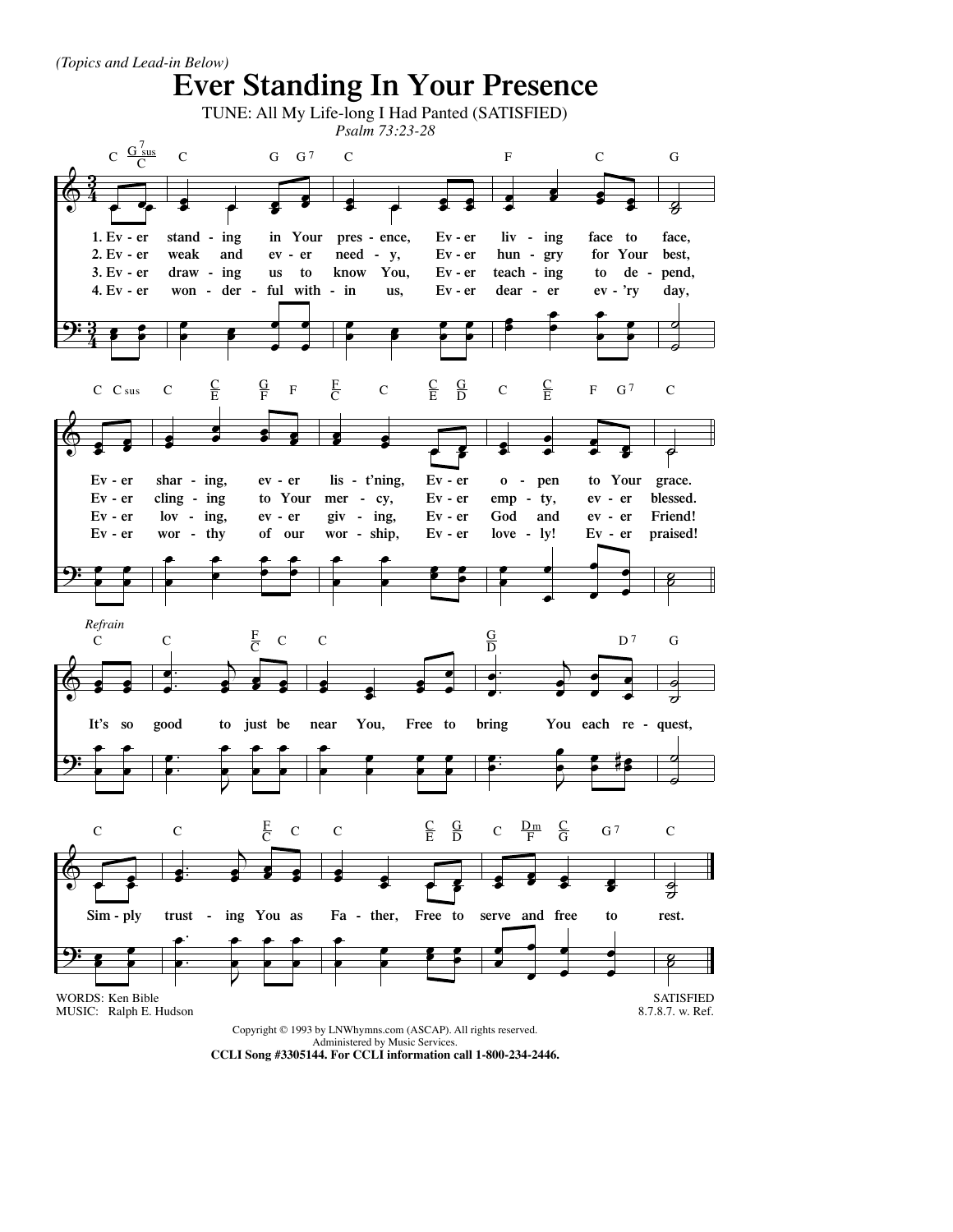TOPICS: Prayer; God's Presence; Living in Christ; Faith; Peace in Christ

LEAD-IN: *I am always with you; you hold me by my right hand. You guide me with your counsel, and afterward you will take me into glory. Whom have I in heaven but you? And earth has nothing I desire besides you.* (Psalm 73:23-25, NIV)

LEAD-IN DEVOTIONAL READING:

## **Natural Prayer**

For years I experienced a sense of uneasiness before God. I guess I felt I wasn't totally pleasing to Him, so I avoided looking in His face. I wanted to live closer to Him, and even believed that it was possible, but I didn't know how to make it happen. Consistency was always beyond my reach.

I tried self-discipline. My time was organized into tight compartments, and I drove myself to stick to the program. And in the area of temptation, after my frequent failures, I would work out mental techniques to help me gain control the next time it came up. But all I tried only increased my frustration.

Nowhere was self-discipline a greater failure than in my prayer life. Yes, I understood the importance of praying, but that only made me feel more guilty. It wasn't just a matter of making time to pray. Once I started to pray, I couldn't concentrate to save my life. The harder I tried to control my wandering mind, the more it escaped in 80 directions.

And I studied the Bible. I studied it a lot. I guess I hoped the secret to a truly satisfying life in God was in some hidden wisdom He would help me find.

However, He graciously showed me the opposite. The key to the life He offers us is not through strict self-discipline, even though discipline can be good; nor is it through some higher wisdom attainable only by the spiritual elite. All He asks us to do--all He has ever wanted us to do--is to simply trust Him, one moment at a time. As we trust Him, a relationship is formed, a friendship that allows Him to live and work inside us.

Furthermore, He does not ask us to reach out to some God who is high above and far away. God is a real being, and He is constantly, personally with us.

Nothing has made a bigger difference in my life than this simple realization. I walk in His presence. I live with Him face-to-face.

Realizing His constant presence makes the greatest change in my prayer life. Prayer is no longer a routine of struggling to contact Someone way out there somewhere. I don't have to get into the